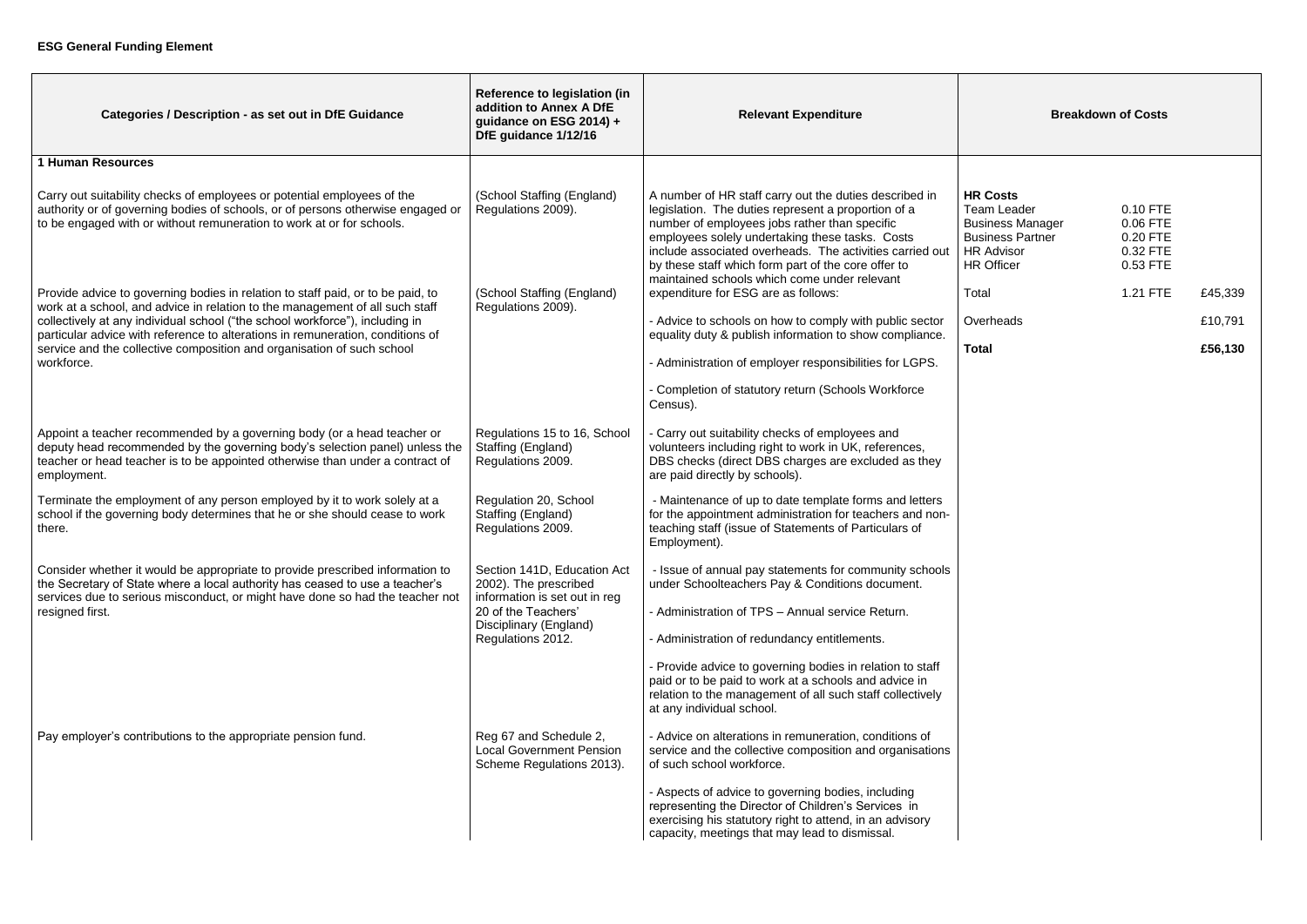| Pay teachers' pension contributions to the Secretary of State.                                                                                                                                                                                                                                                                                                                                                                                                             | Reg 30, Teachers' Pensions<br>Regulations 2010.                                                                                                                            | - Provision and maintenance of HR model policies and<br>procedures.<br>- Responsibility for LA wide employee relations                                               |                                                        |
|----------------------------------------------------------------------------------------------------------------------------------------------------------------------------------------------------------------------------------------------------------------------------------------------------------------------------------------------------------------------------------------------------------------------------------------------------------------------------|----------------------------------------------------------------------------------------------------------------------------------------------------------------------------|----------------------------------------------------------------------------------------------------------------------------------------------------------------------|--------------------------------------------------------|
|                                                                                                                                                                                                                                                                                                                                                                                                                                                                            |                                                                                                                                                                            | activities.                                                                                                                                                          |                                                        |
| Appoint non-teaching staff within the local authority's conditions of service and<br>grading system (regulation 17, School Staffing (England) Regulations 2009).                                                                                                                                                                                                                                                                                                           |                                                                                                                                                                            | - Procedural advice on the appointment of head<br>teachers.                                                                                                          |                                                        |
|                                                                                                                                                                                                                                                                                                                                                                                                                                                                            |                                                                                                                                                                            | - Terminate the employment of any person employed by<br>it to work solely at a school if the governing body<br>determines that he or she should cease to work there. |                                                        |
| Investigations that the authority carries out of employees or potential<br>employees of the authority or of governing bodies of schools, or of persons<br>otherwise engaged or to be engaged with or without remuneration to work at or<br>for schools.                                                                                                                                                                                                                    |                                                                                                                                                                            |                                                                                                                                                                      |                                                        |
| Functions of the authority in relation to local government superannuation, which<br>it is not reasonably practicable for another person to carry out, and functions of<br>the authority in relation to the administration of teachers' pensions.                                                                                                                                                                                                                           |                                                                                                                                                                            |                                                                                                                                                                      |                                                        |
| Retrospective membership of pension schemes and retrospective elections<br>made in respect of pensions where it would not be appropriate to expect the<br>governing body of a school to meet the cost from the school's budget share.                                                                                                                                                                                                                                      |                                                                                                                                                                            |                                                                                                                                                                      |                                                        |
| Advice, in accordance with the authority's statutory functions, to governing<br>bodies in relation to staff paid, or to be paid, to work at a school, and advice in<br>relation to the management of all such staff collectively at any individual school<br>("the school workforce"), including in particular advice with reference to<br>alterations in remuneration, conditions of service and the collective composition<br>and organisation of such school workforce. |                                                                                                                                                                            |                                                                                                                                                                      |                                                        |
| Determination of conditions of service for non-teaching staff and advice to<br>schools on the grading of such staff.                                                                                                                                                                                                                                                                                                                                                       |                                                                                                                                                                            | In addition payroll staff carry out the following duties.<br>- completion of leaver pension forms,<br>- completion of FPS/EPS returns,                               | <b>Payroll Costs</b><br>Team Leader<br>Pensions Office |
| The authority's functions regarding the appointment or dismissal of employees.                                                                                                                                                                                                                                                                                                                                                                                             |                                                                                                                                                                            | - completion of TPS online returns,<br>- management of staff completing the above duties.                                                                            | System Suppo<br>Payroll Officer                        |
| Consultation and functions preparatory to consultation with or by governing<br>bodies, pupils and persons employed at schools or their representatives, or<br>with other interested bodies.                                                                                                                                                                                                                                                                                |                                                                                                                                                                            |                                                                                                                                                                      | Total                                                  |
| Expenditure incurred in connection with the authority's functions under the<br>discrimination provisions of the Equality Act 2010 in so far as compliance<br>cannot reasonably be achieved through tasks delegated to the governing<br>bodies of schools; but including expenditure incurred by the authority in<br>monitoring the performance of such tasks by governing bodies and where<br>necessary the giving of advice to them.                                      | Equality Act 2010.                                                                                                                                                         |                                                                                                                                                                      | Overheads<br><b>Total</b>                              |
| A local authority must comply with the public sector equality duty, publish<br>information to show its compliance with the equality duty and set itself specific,<br>measurable equality objectives.                                                                                                                                                                                                                                                                       | Section 149, Equality Act<br>2010; reg 2, Equality Act<br>2010; (Specific Duties)<br>Regulations 2011, reg 3,<br>Equality Act 2010 (Specific<br>Duties) Regulations 2011). |                                                                                                                                                                      |                                                        |

| Total<br>0.42 FTE<br>£12,642<br>Overheads<br>£6,169                                                                                               |
|---------------------------------------------------------------------------------------------------------------------------------------------------|
|                                                                                                                                                   |
|                                                                                                                                                   |
| 0.06 FTE<br>Team Leader<br>0.17 FTE<br><b>Pensions Officer</b><br><b>System Support Officer</b><br>0.08 FTE<br><b>Payroll Officer</b><br>0.11 FTE |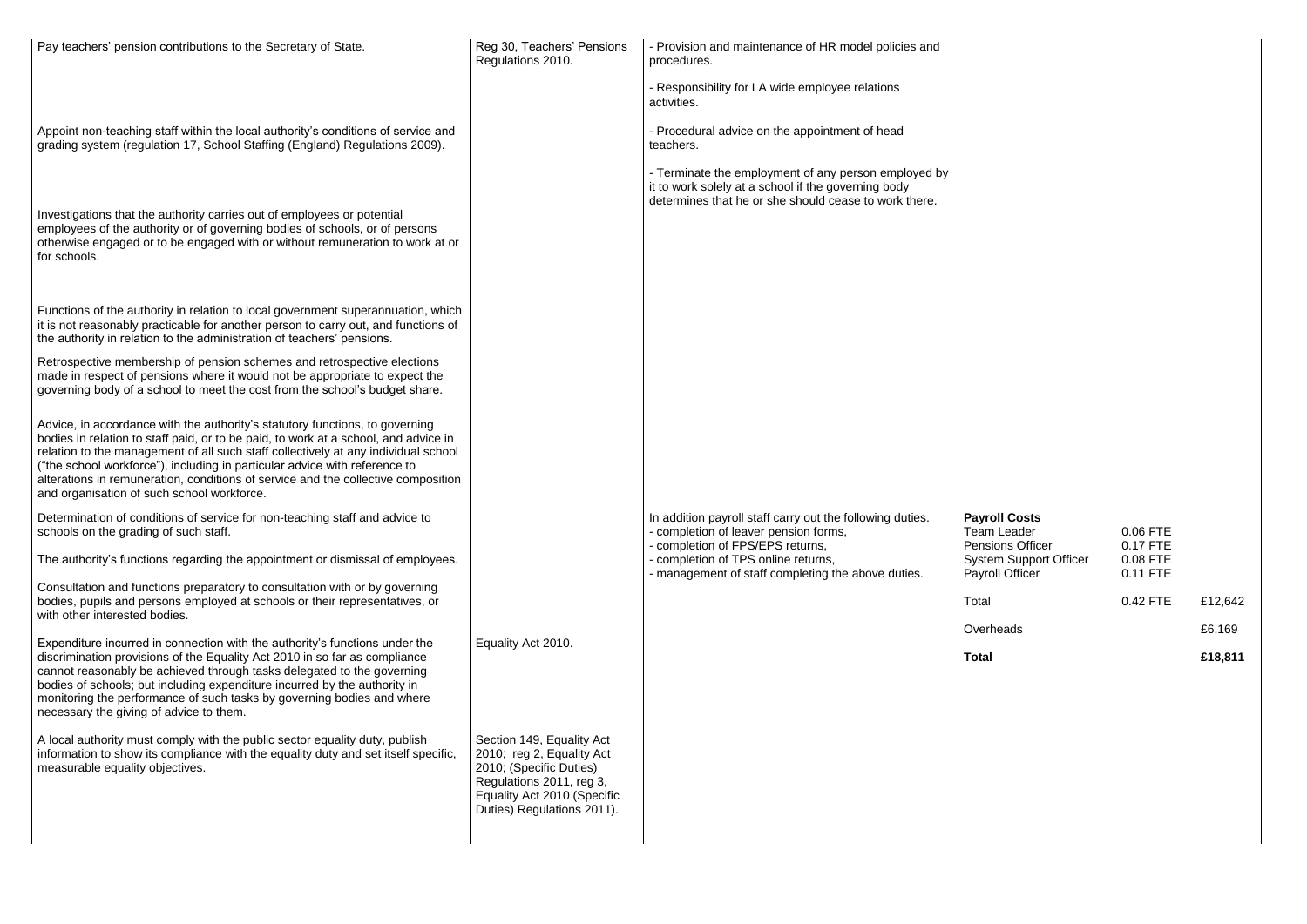| A local authority must fund redundancy costs (not premature retirement costs,<br>which are the responsibility of the school concerned) of school staff, unless<br>there is a good reason not to fund them centrally.                                                                                                                                                                                                                                                                                                        | Section 37, Education Act<br>2002.                                                                                                                                                                                                                                       | The LA normally expects schools to pick up all the full<br>impact of redundancy costs, but retains a very small<br>residual fund to assist in exceptional cases.                                                                   |                                                                                 |                                  |                             |
|-----------------------------------------------------------------------------------------------------------------------------------------------------------------------------------------------------------------------------------------------------------------------------------------------------------------------------------------------------------------------------------------------------------------------------------------------------------------------------------------------------------------------------|--------------------------------------------------------------------------------------------------------------------------------------------------------------------------------------------------------------------------------------------------------------------------|------------------------------------------------------------------------------------------------------------------------------------------------------------------------------------------------------------------------------------|---------------------------------------------------------------------------------|----------------------------------|-----------------------------|
| <b>Finance General</b>                                                                                                                                                                                                                                                                                                                                                                                                                                                                                                      |                                                                                                                                                                                                                                                                          |                                                                                                                                                                                                                                    |                                                                                 |                                  |                             |
| Local authority has the right to suspend a governing body's right to a delegated<br>Schedule 15 to the Schools<br>budget in certain circumstances of failure to comply with requirements or<br><b>Standards and Framework</b><br>manage the budget satisfactorily. This implies a duty on the local authority to<br>Act 1998. (Schedule 2,<br>monitor a governing body's budget management. There is a duty to review any<br>Education Act 2002).<br>suspension. When a governing body is suspended, the duty to manage the | Proportion of the costs of the Finance Manager for<br>Business, Education & Care Finance, the Finance Team<br>Leader and Senior Accountant in the Schools Finance<br>Team to monitor & advise on schools budget<br>management, including action taken to protect the LAs | <b>Finance Manager</b><br>Team Leader<br><b>Senior Accountant</b>                                                                                                                                                                  | 0.05 FTE<br>0.20 FTE<br>0.30 FTE                                                |                                  |                             |
| school budget reverts to the local authority and the School Staffing Regulations<br>do not apply, therefore powers over staffing also revert to the local authority.                                                                                                                                                                                                                                                                                                                                                        |                                                                                                                                                                                                                                                                          | financial position and any other appropriate sections of<br>the Scheme for financing schools.                                                                                                                                      | Total<br>Non staffing costs<br>Accommodation & ICT                              | 0.55 FTE                         | £31,870<br>£1,552<br>£5,258 |
| Monitor compliance with the requirements of the local Scheme for Financing<br>schools, which may include advice to assist governing bodies in procuring<br>goods and services with a view to securing continuous improvement, and any<br>other requirements in relation to the provision of community facilities by                                                                                                                                                                                                         | Section 48, School Standards<br>and Framework Act 199.<br>Section 27, Education Act<br>2002.                                                                                                                                                                             | The local authority's procurement team provides policy<br>and strategy updates to schools SBMs, provides advice<br>and guidance or leads procurement on behalf of specific<br>schools, enables access to public sector procurement | <b>Total</b><br>Service Manager<br>Team Leader<br>Procurement Officers 0.70 FTE | 0.06 FTE<br>0.25 FTE             | £38,680                     |
| governing bodies.                                                                                                                                                                                                                                                                                                                                                                                                                                                                                                           |                                                                                                                                                                                                                                                                          | frameworks and corporate contracts, supports compliant<br>contracting and support and advice on contract                                                                                                                           | Total                                                                           | 1.01 FTE                         | £37,700                     |
|                                                                                                                                                                                                                                                                                                                                                                                                                                                                                                                             |                                                                                                                                                                                                                                                                          | management, supports procurement cards, manages<br>the Agresso punch out enabling direct purchase from<br>West Midlands supplies, liaises between West Mercia                                                                      | Non staffing costs<br><b>Accommodation &amp; ICT</b>                            |                                  | £8,022                      |
|                                                                                                                                                                                                                                                                                                                                                                                                                                                                                                                             |                                                                                                                                                                                                                                                                          | Energy and schools for accounts set up and cost code<br>queries, supplier set-up on Agresso.                                                                                                                                       | Total                                                                           |                                  | £45,722                     |
| Send to the Secretary of State any financial statement provided to the local<br>authority by a governing body.                                                                                                                                                                                                                                                                                                                                                                                                              | Reg 5, Consistent Financial<br>Reporting Regulations 2012).                                                                                                                                                                                                              | - Compiling CFR returns for DfE on behalf of schools.                                                                                                                                                                              | Included in finance costs above                                                 |                                  |                             |
| A local authority must exercise its monitoring and reporting functions as the<br>supervisory authority of school companies formed by governing bodies.                                                                                                                                                                                                                                                                                                                                                                      | Section 12, Education Act<br>2002; regs 26 and 27, School<br><b>Companies Regulations</b>                                                                                                                                                                                | Incorporating schools balances to LA financial<br>accounts.                                                                                                                                                                        | Included in finance costs above                                                 |                                  |                             |
|                                                                                                                                                                                                                                                                                                                                                                                                                                                                                                                             | 2002.<br>The authority's functions<br>under regulations made under<br>section 44 of the 2002 Act<br>(Maintained school financial<br>accounts).                                                                                                                           | - Maintaining local scheme for financing schools and<br>ensuring schools compliance with contents (e.g. the<br>annual balance control survey).                                                                                     | Included in finance costs above                                                 |                                  |                             |
| <b>Finance - Internal Audit</b>                                                                                                                                                                                                                                                                                                                                                                                                                                                                                             |                                                                                                                                                                                                                                                                          |                                                                                                                                                                                                                                    |                                                                                 |                                  |                             |
| Perform Internal Audit and other Corporate Finance responsibilities necessary<br>for the discharge of the authority's chief finance officer responsibilities.                                                                                                                                                                                                                                                                                                                                                               | Section 151, Local<br>Government Act 1972.                                                                                                                                                                                                                               | A proportionate charge of the total audit recharge to the<br>Finance & HR area plus part of finance costs relating to<br>LA monitoring and role in providing information to<br>national government. Carry out internal audit       | Team Leader<br><b>Principal Auditor</b><br>Auditor                              | 0.10 FTE<br>0.25 FTE<br>0.70 FTE |                             |
|                                                                                                                                                                                                                                                                                                                                                                                                                                                                                                                             |                                                                                                                                                                                                                                                                          | programme for schools on cyclical risk based approach,<br>including on site work, production of reports, agreement<br>and monitoring of recommendations.                                                                           | Total<br>Non staffing costs<br>Accommodation & ICT                              | 1.05 FTE                         | £43,882<br>£2,137<br>£7,240 |
| <b>Health &amp; Safety</b>                                                                                                                                                                                                                                                                                                                                                                                                                                                                                                  |                                                                                                                                                                                                                                                                          |                                                                                                                                                                                                                                    | <b>Total</b>                                                                    |                                  | £53,259                     |
|                                                                                                                                                                                                                                                                                                                                                                                                                                                                                                                             |                                                                                                                                                                                                                                                                          |                                                                                                                                                                                                                                    |                                                                                 |                                  |                             |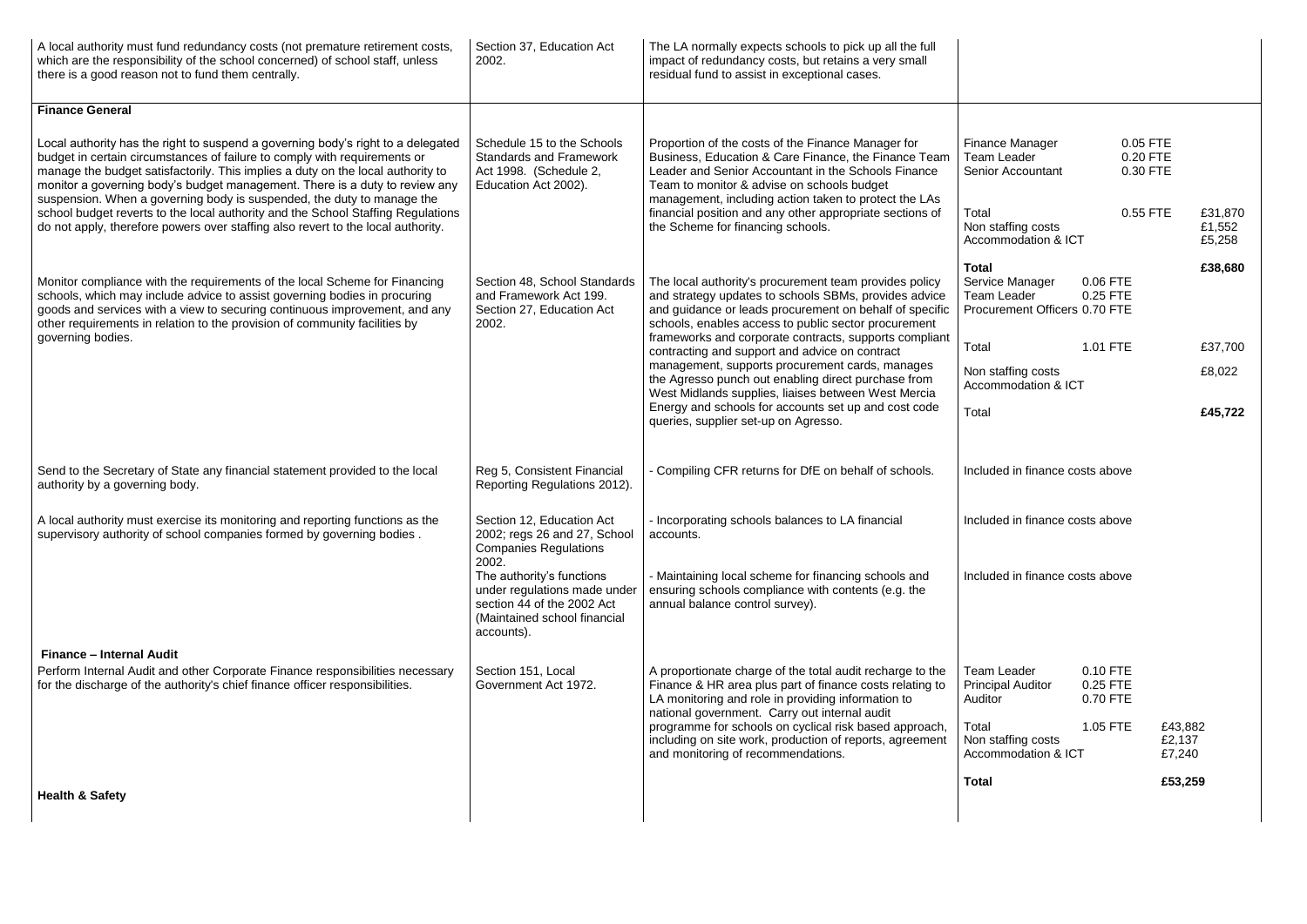| Act 1974 and the relevant statutory provisions as defined in section 53(1) of<br>that Act in so far as compliance cannot reasonably be achieved through tasks<br>delegated to the governing bodies of schools; but including expenditure<br>incurred by the authority in monitoring the performance of such tasks by<br>governing bodies and where necessary the giving of advice to them.                                                                                                                                                                                                                                                                                                                                                                                                 | etc. Act 1974, specifically<br>section $53(1)$ .                                                                                                                                         | This duty is generally delegated to school governing<br>bodies with schools able to purchase advice from the<br>LAs H&S team as a bought in service. The LA retains a<br>monitoring function for schools H&S as a core duty and<br>a small residual budget for this.                                                                                                                                                                                                                                                                                                                                                                                                                                                                                                                                                                                                                                                                                                                                                                                                                                                                                                                                                                                                                                                                                                                                                                                                                                                                                                                                                                     | Total<br>Non staffing costs<br>Accommodation & ICT<br><b>Total</b>                                                                                                                                                                                                             | FTE<br>£                                                                                                             |                                            |
|--------------------------------------------------------------------------------------------------------------------------------------------------------------------------------------------------------------------------------------------------------------------------------------------------------------------------------------------------------------------------------------------------------------------------------------------------------------------------------------------------------------------------------------------------------------------------------------------------------------------------------------------------------------------------------------------------------------------------------------------------------------------------------------------|------------------------------------------------------------------------------------------------------------------------------------------------------------------------------------------|------------------------------------------------------------------------------------------------------------------------------------------------------------------------------------------------------------------------------------------------------------------------------------------------------------------------------------------------------------------------------------------------------------------------------------------------------------------------------------------------------------------------------------------------------------------------------------------------------------------------------------------------------------------------------------------------------------------------------------------------------------------------------------------------------------------------------------------------------------------------------------------------------------------------------------------------------------------------------------------------------------------------------------------------------------------------------------------------------------------------------------------------------------------------------------------------------------------------------------------------------------------------------------------------------------------------------------------------------------------------------------------------------------------------------------------------------------------------------------------------------------------------------------------------------------------------------------------------------------------------------------------|--------------------------------------------------------------------------------------------------------------------------------------------------------------------------------------------------------------------------------------------------------------------------------|----------------------------------------------------------------------------------------------------------------------|--------------------------------------------|
| <b>Asset Management</b><br>In its role as landlord for community schools, a local authority has a duty to<br>ensure that school buildings have:<br>• appropriate facilities for pupils and staff (including medical and<br>accommodation);<br>• the ability to sustain appropriate loads,<br>· reasonable weather resistance,<br>· safe escape routes,<br>· appropriate acoustic levels,<br>. lighting, heating and ventilation which meets the required standards,<br>· adequate water supplies and drainage, and<br>• playing fields of the appropriate standards.<br>A local authority, as an employer, has a general health and safety duty for<br>employees and others who may be affected.<br>A local authority must manage the risk from asbestos in community school<br>buildings. | Section 542(2) Education Act<br>1996.<br><b>School Premises Regulations</b><br>2012.<br>(Health and Safety at Work<br>etc. Act 1974).<br><b>Control of Asbestos</b><br>Regulations 2012. | This funds Asset Management functions around the<br>schools built estate, underpinned by a complete<br>Borough wide data base covering all educational<br>properties. Activities undertaken include:<br>- Project management around maintenance, extensions<br>and new builds to ensure satisfactory delivery to time<br>and budget,<br>- Asbestos management. Surveys, ongoing surveys and<br>management controls. Programmes for<br>removal/containment etc. funded corporately,<br>Estate management issues including boundary<br>disputes, rights of ways, covenants, registration of title<br>etc.,<br>Energy management advice, educational programmes<br>for pupils/staff on energy usage. Covers<br>electric/gas/water,<br>- Vetting of contractors, CRB checks, CHAS compliance<br>etc.,<br>Suitability surveys, to assess schools/classrooms<br>against current Educational building bulletin guidelines.<br>- Condition Surveys, maintenance of back log register,<br>ongoing updates, prioritisation of work programmes;<br>- Contractors pre qualification assessment / appraisal;<br>Safe working documentation for construction work on<br>education sites;<br>- Attending governors meetings to advise on property /<br>building matters as requested;<br>- General property advice and site visits as required;<br>- Campus management support for shared sites e.g.<br>Abraham Darby;<br>- Disability access assessments.<br>- Management of disability panel. Allocation of funding;<br>- Capital budget monitoring, maintenance of P2 property<br>data base including budget controls, allocation of<br>funding etc. | Service Delivery Manager<br>Team leader<br>Surveyor<br><b>Building surveyor</b><br><b>Mechanical Engineer</b><br><b>Electrical Engineer</b><br>Project surveyor<br>Asset mgt officer<br>Asset mgt admin<br>Total<br>Asbestos contractors<br>Non staffing costs<br><b>Total</b> | 0.17 FTE<br>0.25 FTE<br>0.45 FTE<br>1.50 FTE<br>1.05 FTE<br>0.45 FTE<br>0.20 FTE<br>0.45 FTE<br>0.45 FTE<br>4.97 FTE | £209,377<br>£10,000<br>£28,002<br>£247,379 |